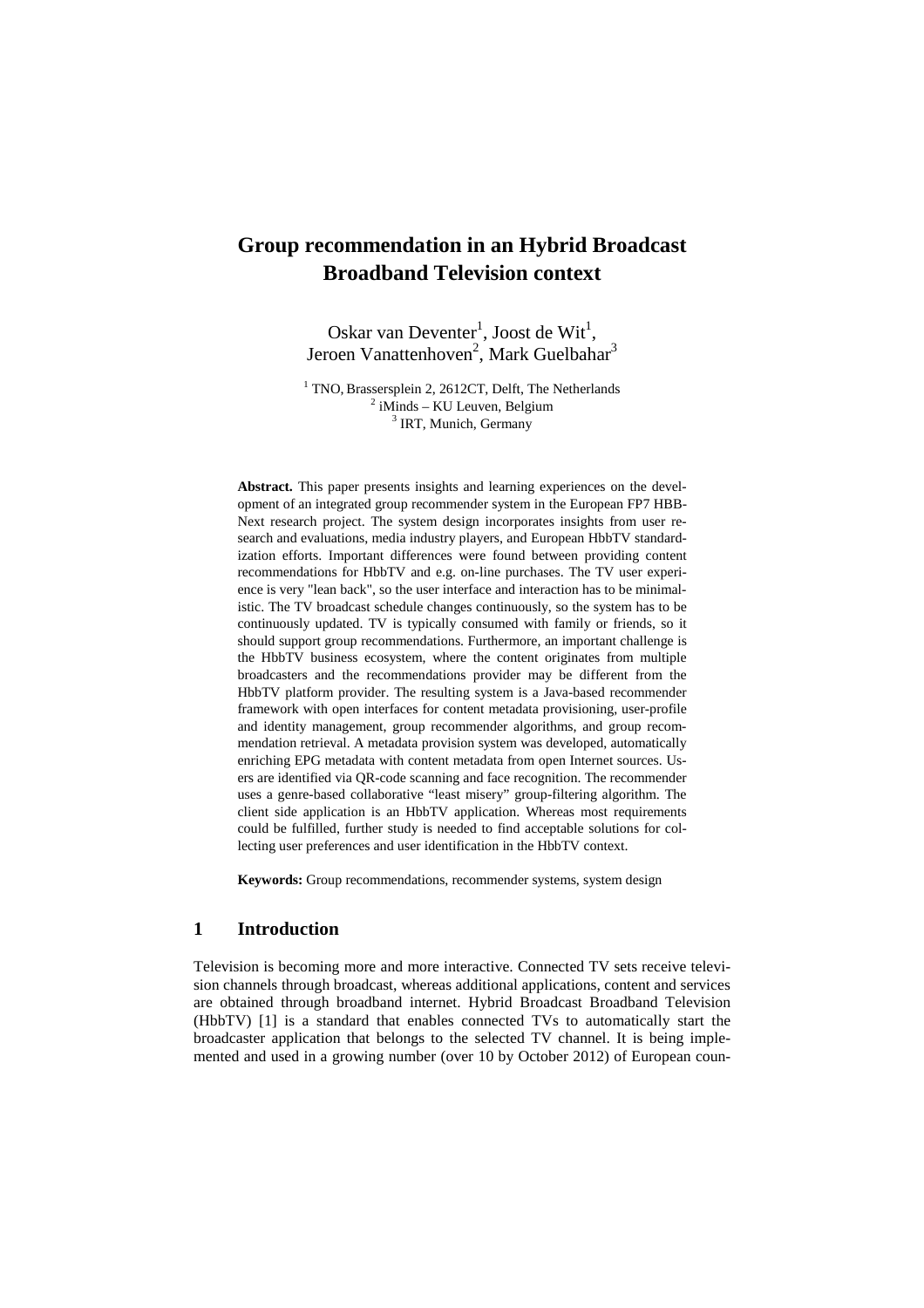tries. The European FP7 HBB-Next research project [2] is developing technologies for next-generation HbbTV. One of its research topics is multi-user content recommendations in a HbbTV context. The central use case reads: "One person watches television and retrieves a list of content recommendations. Then a second person enters the room, and is also identified by the system. Subsequently, the recommendation list changes, tailored to the taste of the two persons together." Accordingly, the focus of this paper is on HbbTV content recommendations to a relatively small group of users consuming the content together.

Providing content recommendations in an HbbTV context provides many challenges. In addition to the already enormous amount of TV programs broadcasted, the availability of online content via broadband (both live and on-demand) will further increase the content offered on the TV. Developers of recommender systems that will be deployed in this context face numerous challenges concerning the acquisition of user preferences, identification of the users, the calculation of multi-user recommendations and the presentation thereof. Furthermore, the business environment is challenging as there are many different players in the HbbTV business ecosystem, and there are different, and sometimes conflicting, business interests [3]. All of these aspects are important challenges in the development of a viable group recommender system for HbbTV.

## **2 Related work**

Content recommender systems are well-known for books (Amazon), on-line videos (YouTube) and movies (Netflix, TiVo). Traditionally, recommender systems are primarily applied in a single-user on-line / web context and a large body of research is available within this area [4, 5]. However, like regular TV, HbbTV content will typically be consumed by multiple users. Group recommendation is a research area that receives a lot of attention [4, 6, 7]. Well-known group recommender systems are, amongst others, MusixFX (music in a fitness centre) [8], PolyLens (movies) [6], Intrigue (tourist attractions) [9] and CATS (holidays) [10].

In the TV domain, where content is typically consumed by multiple users, group recommender research is performed as well. Yu's TV recommender "TV4M" recommends TV programs to multiple users by merging their individual profiles [11] using total distance minimization. However, this recommender is not deployed in a television context, but instead runs on a PC. The challenges faced when providing content recommendations in a TV context differ significantly from the PC/web context. Whereas PC has a "lean-forward" experience with active user involvement, TV is "lean-back" where the user is a passive consumer expecting minimal effort [12]. Furthermore, the user input for TV is (until recently) limited to the buttons on the remote control, and there is limited space on the TV screen.

Research questions related to the TV context are addressed by the academia as well. Vildjiounaite et al. for instance, presented a method to construct group profiles based on implicit feedback of individual users [13].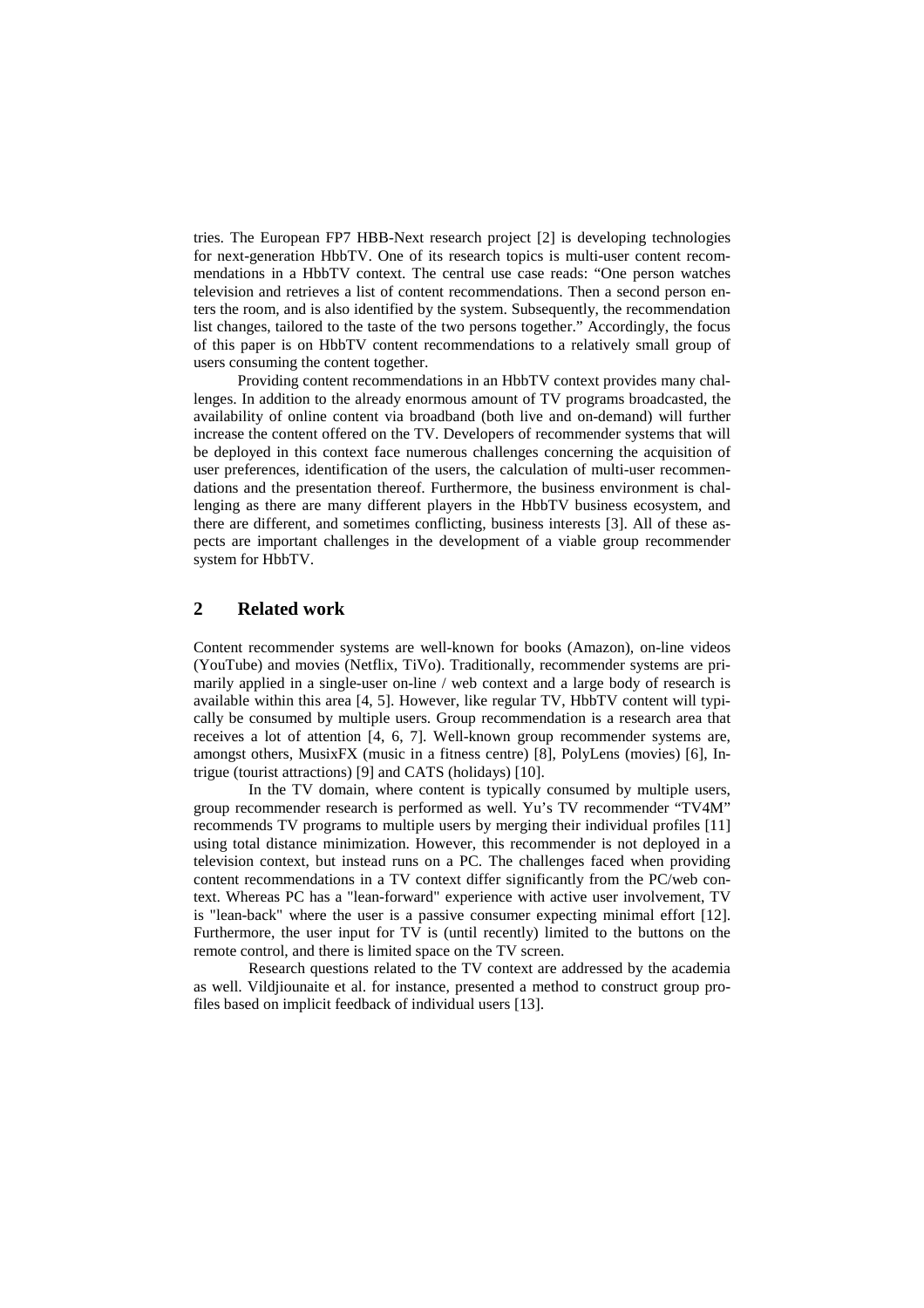### **3 Methodology**

As part of the HBB-Next project, a recommender system was developed as a collaborative effort by its partners. During its development, four sources of feedback have been used to improve and consolidate the design and implementation. Firstly, user requirements were determined via a diary study on video use in 15 households [14]. Then, different user interfaces were explored using paper prototyping. Secondly, an experiment investigating how people decide what to watch was conducted [15]. Thirdly, business aspects have been checked with service providers and broadcasters outside the consortium in feedback workshops, providing valuable input on the distribution of technical functionalities over the different business roles. Fourthly, industry adoption has been verified by contributing proposals to European HbbTV standardization, surfacing conflicting interests on identity management between broadcasters and consumer-electronics vendors.

## **4 Results & Discussion**

A generic Personal Recommendation Engine Framework (PREF) was created (and can be obtained from the authors for free for R&D purposes), since different recommender systems have so much in common and recommendation algorithm developers like to focus on the algorithms instead of the underlying cogs and gears.



**Fig. 1.** PREF framework and system components.

### **4.1 Group recommendation algorithms**

The PREF features an internal API that enables recommender system researchers and developers to easily create (group) recommendation algorithms (see Fig. 1). To calculate recommendations, generally three steps are taken:

- 1. Prediction The ratings of a user or group with respect to a list of candidate items are predicted.
- 2. Filter All items that are not relevant to the group or user, regardless the predicted rating, are removed from the list of candidate items.
- 3. Clipping The list of candidate items is turned into the actual recommendation list.

The current recommender system implements a scalable genre based collaborative filtering (GBCF) prediction strategy [16]. This prediction strategy is similar to item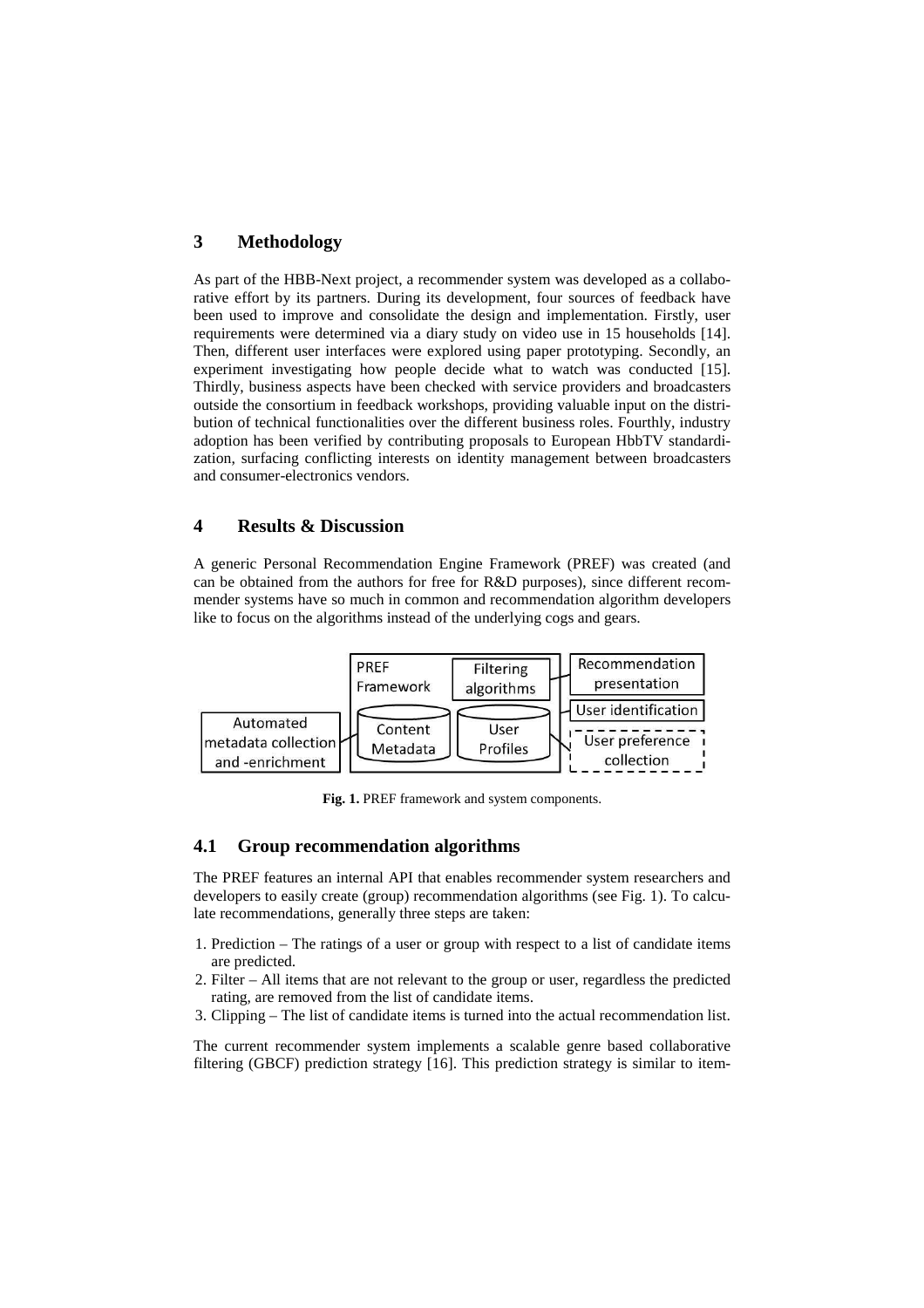based collaborative filtering, but instead of items, similar genres are calculated. This results in a much smaller and very dense user-genre matrix, which is used to predict an item's utility. The group preferences are modeled by merging the profiles of the individual users using the least misery aggregation strategy. This strategy is applied, as it is effective for small groups [7]. A utility-based filter is applied on the list of all candidate items. This filter removes all items with a predicted utility below a certain threshold. To create the final list of items that are recommended to the group several list characteristics are taken into account. All (near-)duplicate series are removed to prevent very similar episodes of the same TV series to fill the list. This makes the resulting list more diverse, which proves to contribute to the overall user satisfaction [17]. When the list contains similar items, broadcasting time determines which one remains. TV programs that are on air when the user likes to watch TV are preferred over others.

#### **4.2 Automated metadata collection and enrichment**

As the TV schedule changes day by day, automated metadata collection is essential for the presentation of recommendations and also if content-based filtering is used (e.g. to improve cold start). Furthermore, extensive genre information is essential for genre based CF. Fortunately, basic TV metadata is readily available through metadata brokers, in some countries even enforced by law. A system was built that collects metadata and enriches it with additional semantic metadata that is freely available via the Internet, e.g. from DBPedia [18].

#### **4.3 Collecting user preferences**

Collecting user preferences is a major bottleneck for TV program recommenders. Industry feedback taught us that users are unwilling to provide explicit content ratings in practice since providing it through a remote control is cumbersome. Therefore, an implicit (or hybrid) system is needed, based on the watching behavior of the users. This system must be able to identify who is watching TV and what content they consume. However, providing automated access to the user identities and clickstream runs into major privacy issues especially in a situation where devices that collect implicit feedback send this to a central location for processing. Another serious issue is the lack of a viable business-model to broker this profile information. In order to support content recommendations to a group of visiting friends, their profile information might need to be shared among different recommender system providers. There is probably no business incentive to share this information [3], but as long as recommender systems remain stovepipes this issue is avoided. Besides this, the collection of implicit ratings in a group context is not straightforward either. The current implementation uses a fixed user preferences database combined with explicit feedback and leaves the collection issue for further study.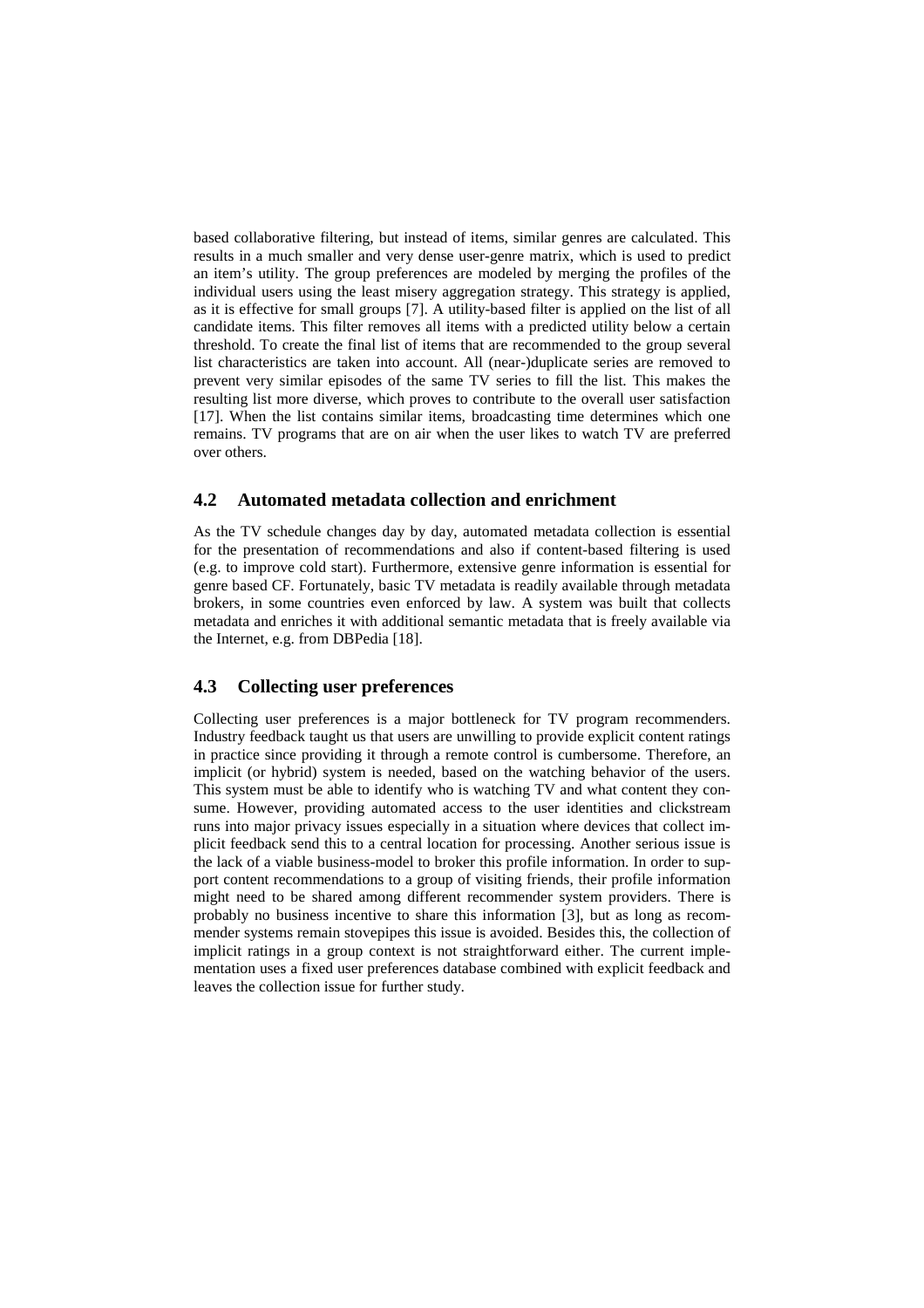#### **4.4 HbbTV recommender application towards the user**

The recommender front-end was implemented as an HbbTV application, running in an HbbTV browser. The user interface was kept minimalistic and clean. The user pushes the red button on the remote control to activate the recommender. Then recommendations are requested for the identified users. The resulting recommendations are provided in a simple grid layout as shown below, which was found the most effective based on user feedback with various mock-ups. The user interface also shows who is watching, and for whom the recommendations are meant. Once an item is selected, a pop-up page presents further information about the program and offers the user various viewing/recording sharing options. The playout itself was not implemented, as these are standard TV set and HbbTV functionalities.



**Fig. 2.** User interface for obtaining group recommendations for television

Several options for user identification have been considered and implemented. The web default, a recurring manual login screen, was rejected as too user-unfriendly. Instead a QR-code with an associated smart-phone app was implemented to enable quick and reliable user identification. Users can identify themselves by scanning the unique OR-code that is displayed in the HbbTV app (see bottom right of Fig. 2). Furthermore a face and voice recognition system is integrated for an even user-friendlier identification of a limited set of predefined users. A Kinect camera that is placed on top of the TV provides an audio and video stream in which a predefined set of faces and speakers are to be recognized.

 User identification proved to be a contentious issue from the industry feedback. Whereas broadcasters need access to user identity, equipment vendors are unwilling to provide it as they either want to keep the user identity for their own services, or they see no business in identity management services. Also some blocking privacy issues were identified, e.g. strict laws on the use of cookies in browsers.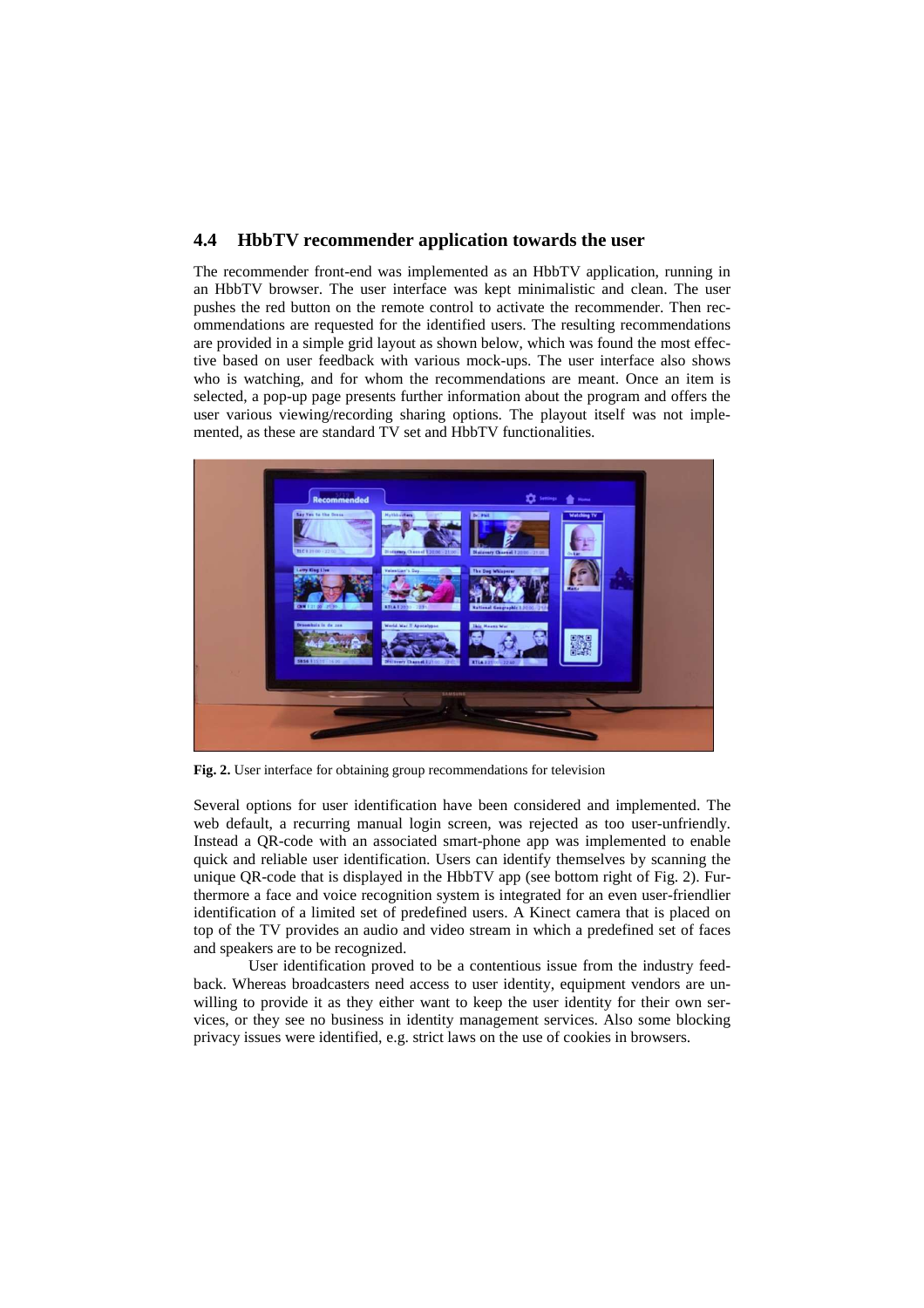#### **5 Conclusion & Future Work**

In this paper, we have presented a group recommender system for the HbbTV context, including solutions for user identification, automated metadata enrichment, group recommender algorithms and user interaction. The system was developed with active involvement of end users, players in the media industry and European standardization.

Whereas most technical challenges seem solvable, conflicting requirements have been identified between user experience and business models. There is no clear place for an "identity provider" role in the current HbbTV ecosystem, and the collection of implicit feedback runs into both business and privacy objections.

Future work will focus on how to use implicit feedback derived from observed group behavior in the dynamic home context. How does the "real group preference" relate to the least-misery aggregate of preference? How should the system explain the recommendations ("reasoning"), given the limitations of the TV environment? How can the system shield the user's privacy to third parties, including co-watching friends and family? And most importantly, what is the business for group recommendations for TV programs?

#### **6 Acknowlegements**

The research leading to these results has received funding from the EC Seventh Framework Programme (FP7/2007-2013) under Grant Agreement n°287848 (HBB-Next).

#### **7 References**

- 1. ETSI, "Hybrid Broadcast Broadband TV", ETSI specification TS 102 796, 2012, http://www.etsi.org/deliver/etsi\_ts/102700\_102799/102796/, see also http://www.hbbtv.org/
- 2. FP7 HBB-Next project: http://hbb-next.eu/index.php
- 3. van Deventer, M.O.; de Wit, J.; Gerrits, B.; Guelbahar, M.; Probst, M., "HBB-Next: Providing independent content recommendations in a next-generation hybrid broadcast broadband TV ecosystem", Wireless and Mobile Networking Conference (WMNC), 2012 5th Joint IFIP , pp.114,117, 19-21 Sept. 2012
- 4. Ricci, F. et al, "Recommender Systems Handbook", Springer, 2011
- 5. Adomavicius, G. et al, "Toward the next generation of recommender systems: A survey of the state-ofthe-art and possible extensions", IEEE Transactions on Knowledge and Data Engineering 17, no. 6, 734–749, 2005.
- 6. O'Connor, M. et al, "PolyLens: A recommender system for groups of users", Proceedings of the Seventh European Conference on Computer Supported Cooperative Work, ECSCW, 2001.
- 7. Masthoff, J., "Group modeling: Selecting a sequence of television items to suit a group of viewers". User Model and User-Adapted Interation, vol. 14, pp. 37–85, 2004.
- 8. McCarthy, J.F. et al, "MusicFX: an arbiter of group preferences for computer supported collaborative workouts", Proceedings of the 1998 ACM conference on Computer supported cooperative work (CSCW '98). ACM, New York, NY, USA, 363-372, 1998.
- 9. Ardissono, L., et al, "Intrigue: Personalized Recommendation Of Tourist Attractions For Desktop And Handset Devices", Applied Artificial Intelligence 17 (8-9), 687-714, 2003.
- 10. McCarthy, K., et al, "The needs of the many: a case-based group recommender system", Proceedings of the 8th European conference on Advances in Case-Based Reasoning (ECCBR'06), Thomas R. Roth-Berghofer, et al (Eds.). Springer-Verlag, Berlin, Heidelberg, 196-210, 2006.